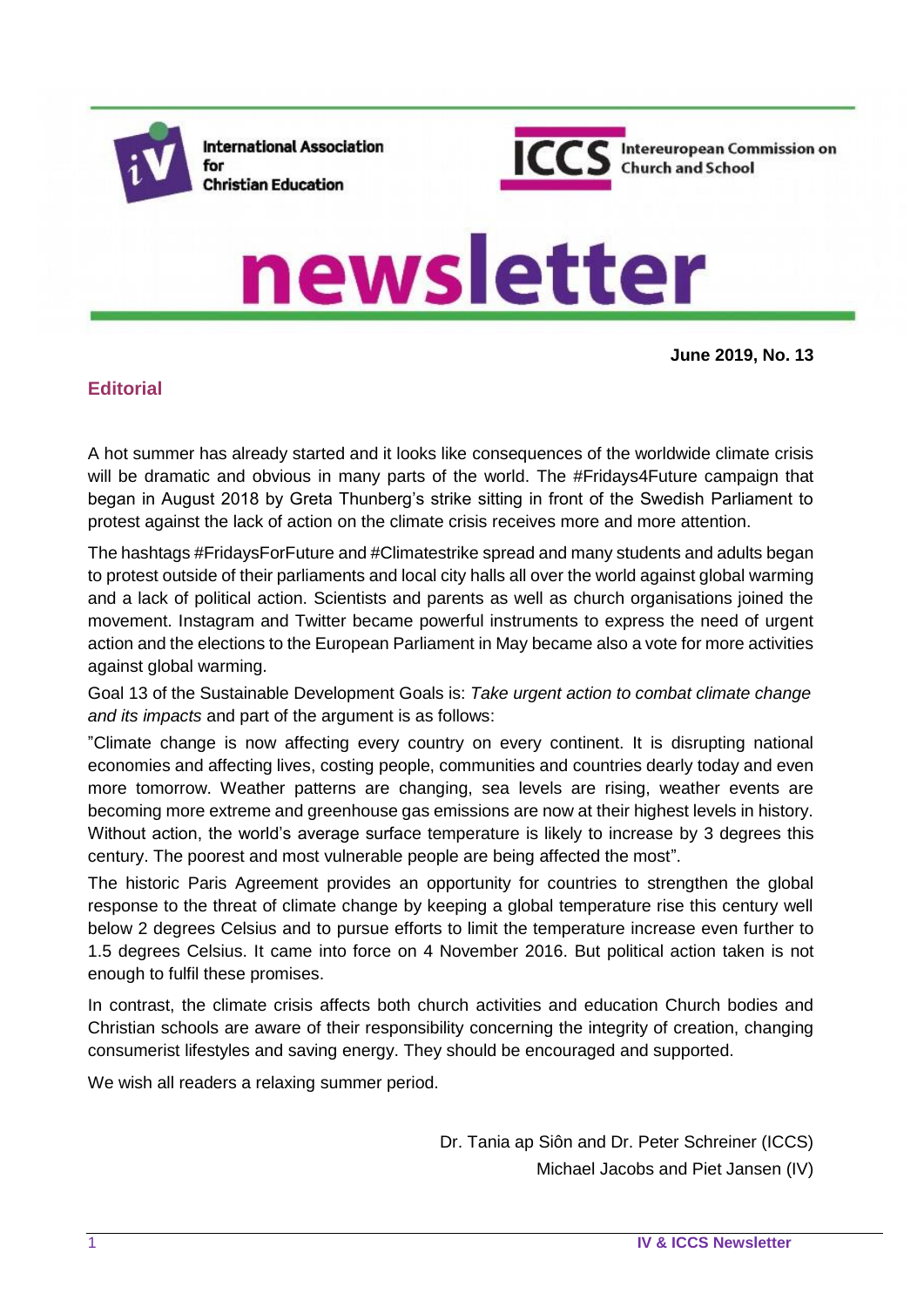## **Information from IV and ICCS**

#### **IV: The IV Board met at Györ in Hungary**

The IV Board met on 15-16 June at the Péterfy-Sándor-Evangélikus Gimnázium in Györ/Hungary. Board member Judit Hallgatone Hajnal was headmistress there for many years (until 2018) and proudly showed the comprehensively renovated school building with a complete new building wing in which excellent learning conditions exist for a total of approx. 900 children and young people from kindergarten to high school. It was interesting to hear that Hungarian President Orbán was personally dedicated to the maintenance and expansion of the school and also generally supports the denominational school system in Hungary.



**Beautiful town of Györ, Hungary**

Among other things, the board discussed the planned study trip for head teachers and education experts to

Berlin, which will take place from 24 to 27 September 2019. Bianca Kappelhoff, the new researcher at the Comenius Institute working on European educational issues from a Protestant perspective, took part in the meeting. She coordinates the detailed planning of the study trip, maintains contact with the Berlin school principals and takes care of the supporting programme. Questions of religious education in the secular Berlin environment, instruments of quality development of Protestant schools and specific characteristics of the Protestant profile will be the focus of the school visits and lectures. Interested parties can register via the IV office at the EKD Church Office (see corresponding article below).

#### **IV: Invitation to the General Assembly 2019 in Vienna**

A further focus of the board meeting was the preparation of the next General Assembly on 15-16 November 2019 in Vienna, which will have the theme "Contributions of Protestant Schools to Education for Sustainable Development". President Piet Jansen and Secretary Michael Jacobs met the day before with Mrs. Schelander-Glaser of the Ev. Schulwerk Vienna to discuss details of the planning. The Ev. Schulwerk Wien and the educational network PILGRIM, which focuses on the topic "sustainability", will jointly host the general meeting and cordially invite the member associations of the IV as well as interested individuals to Vienna. As soon as the programme is ready, it will be posted on the IV website (www.int-v.org).

## **IV: IV becomes member of European Christian Convention (ECC)**

In Györ, the Board also decided to become a member of the European Christian Convention (ECC). This major ecumenical event - a kind of European Kirchentag - is to take place between 2022 and 2024 and will bring together Christians from all over Europe and beyond. Founded in 2016, the ECC association is open to all who wish to preserve Europe's Christian heritage in ecumenical openness and to bring it to the forefront of current debates and developments. The IV, as an association of Christian school and teacher associations in 12 European countries at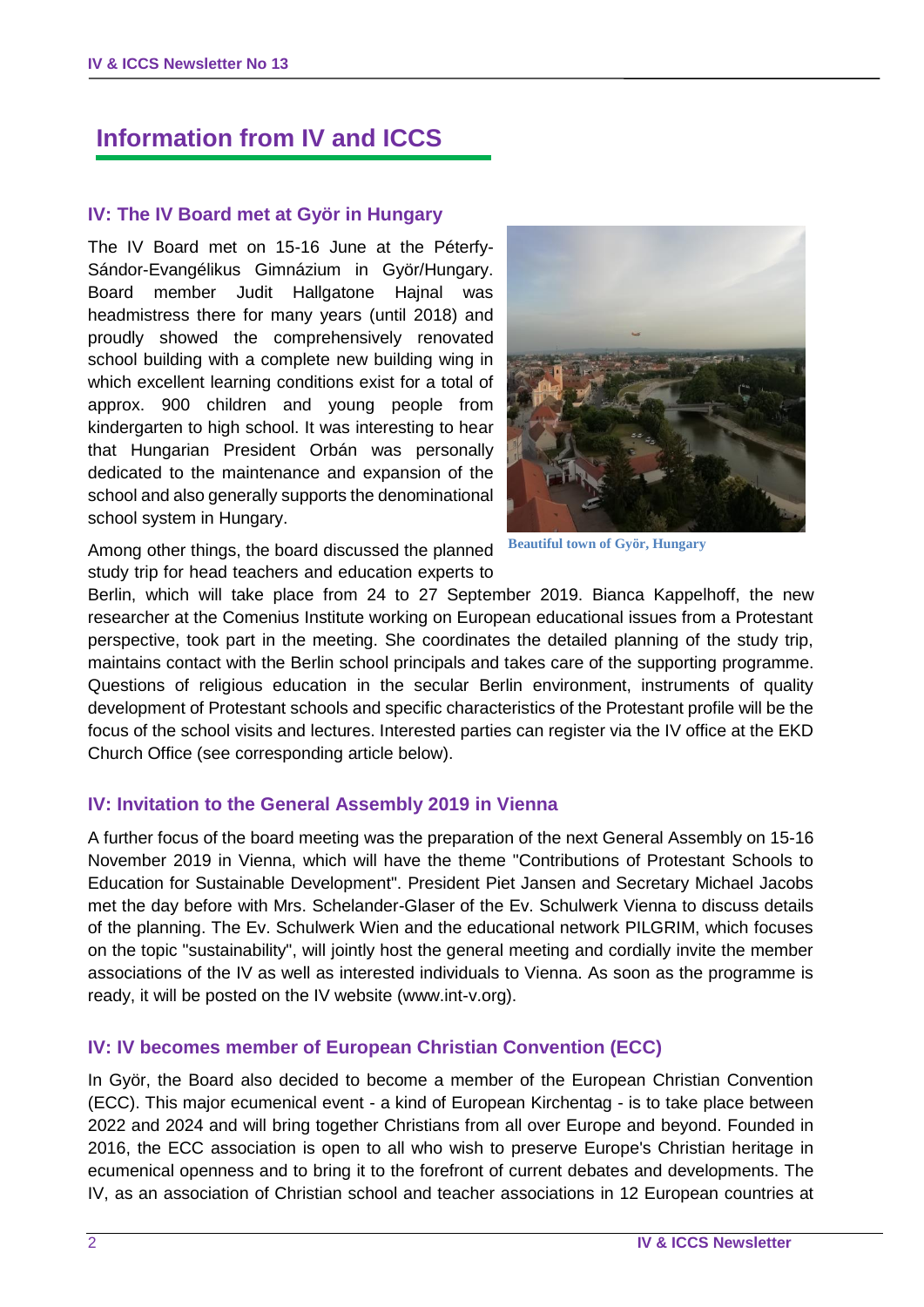present, would like to participate and join in the process of formulating Christian positions in dialogue and making the voice of Christians heard in the European context.

#### **ICCS: Consultation in May - Relaunching exchange and cooperation**

Members of the ICCS board as well as trustees and national correspondents came together for a consultation on future perspectives for the work of ICCS. The meeting was held in Quarteira/Portugal from 16th to 19th May. The group of experts discussed the various developments of church and school relations in different countries in Europe. While in many countries relations have become looser in recent years, in some others a renewed relationship between church and school can be stated. European cooperation can share experiences about a church-based understanding of school education and examples of fruitful relationships as well as identifying common issues for research and developments. A special emphasis was given to developments in the Council of Europe's education activities because ICCS is a participating INGO to the Council. It was agreed to include the national correspondents in the exchange more actively and to invite them for a consultation in 2020. It will take place at the Løgumkloster/Denmark from 2 – 4 June 2020.

#### **ICCS and IV: Study tour to Germany open for registration**

Exchange about education practice is at the core of both ICCS and IV. Therefore, the two organisations carry on an already well-established tradition of a study tour and invite you this time to Berlin in Germany. This year, we celebrate 30 years Fall of the Wall - time to discover how Christian schools have developed ever since in a reunited Berlin and how they managed to thrive so well.

The study tour takes place from 24 to 27 September 2019. If you want to participate, please register as quickly as possible by emailing the IV office via Kerstin Wiechmann [\(Kerstin.wiechmann@ekd.de\)](mailto:Kerstin.wiechmann@ekd.de). There is a fee of 500 Euros per participant which will cover accommodation, travel expenses on site, meals and cultural activities. Please find more information on the programme and the registration process [here](https://cogree.org/2019/06/13/study-tour-berlin-registration-until-30-june/) on the CoGREE website. The study tour is aimed primarily at head teachers from various European countries and seeks to give them inspiration and encouragement for further development of their own professional practice. Register fast, there are only 10 places available!

#### **GPENreformation: "Vision Partnership" with UEM launched**

The United Evangelical Mission's (UEM) in Germany and the Global Pedagogical Network - Joining in Reformation (GPENreformation) have joined forces with the goal of jointly promoting the systematic establishment and expansion of global school partnerships. Within the framework of their cooperation, schools are to be supported in their individual partnership projects and the worldwide networking of Protestant schools is to be strengthened. In future, the cooperation will be visible on the GPENreformation website: a separate "School partnerships" section will enable educational institutions to publish "requests" for school exchanges, transnational projects and partnerships.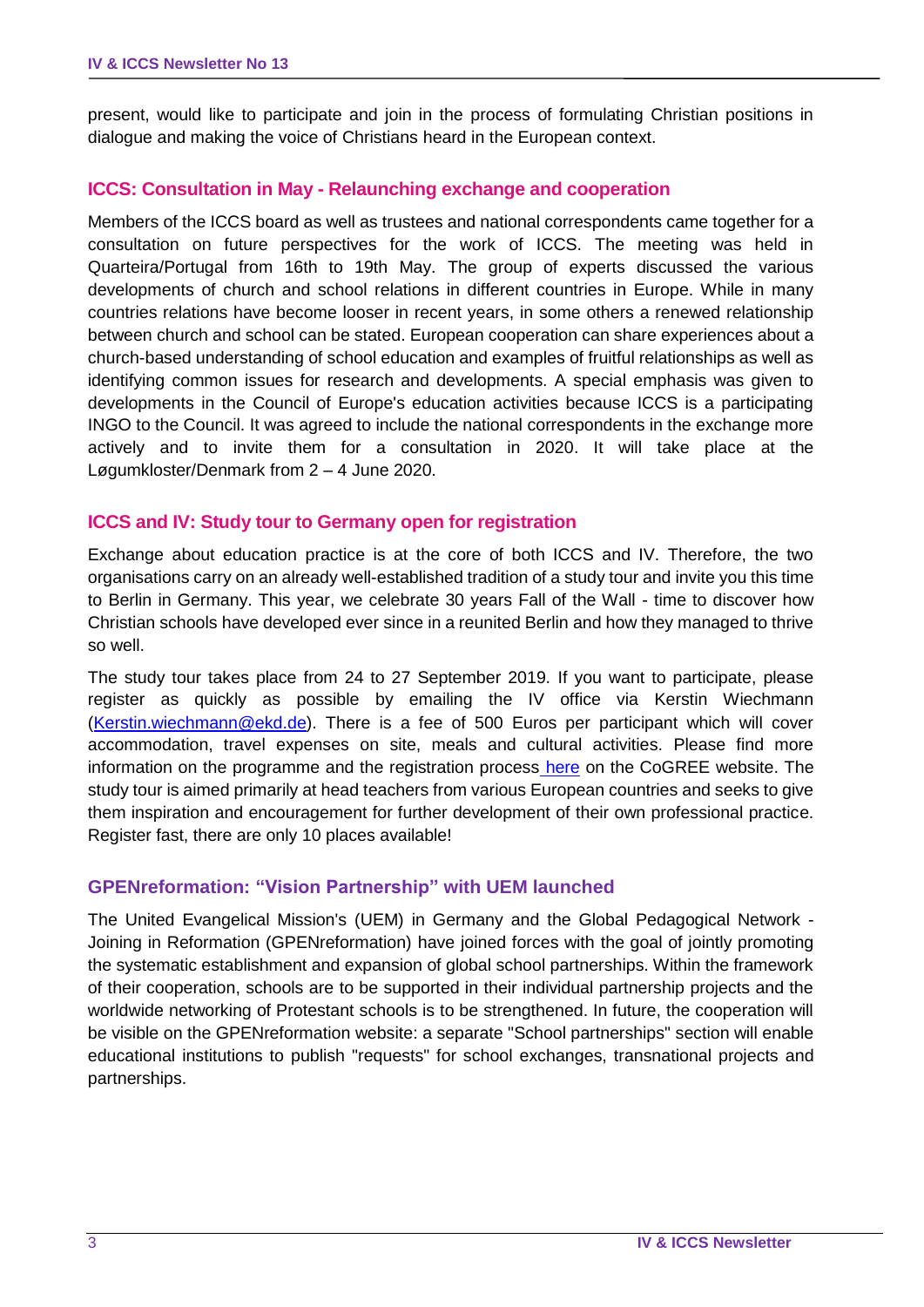## *Young People's Attitudes to Religious Diversity*

Understanding and taking seriously young people's attitudes to religious diversity is a matter of pressing concern for both the United Kingdom as well as countries across Europe. This is the aim of the Young People's Attitudes to Religious Diversity research project led by the University of Warwick, UK. The project began by gathering data from over 2,000 students living in each of the four nations of the United Kingdom (England, Northern Ireland, Scotland and Wales), and from London as a special case. In total, nearly 12,000 students participated in the survey.

Analyses of the research findings have been published in 48 peer-reviewed articles and book chapters, with more publications currently being written. The findings explore a number of areas of relevance to researchers, policy makers and educators working in contexts where listening to young people's attitudes to religious diversity is important to take into account. Some of these areas include:

- o religious and non-religious identities;
- o the social and public significance of religion;
- o the effect of schools with a religious foundation;
- o the effect of religious education;
- $\circ$  relevant issues and debates for each of the five nations of the UK (London, Wales, Northern Ireland, England and Scotland).

Many significant findings from the project have emerged. A few examples particularly relevant to the area of church and school, include:

- o students who are themselves religiously motivated hold more positive attitudes to religious diversity:
- $\circ$  there is no evidence that schools with a religious character produce students who are less accepting of people from other religious faiths;
- $\circ$  religious education does work in the sense of leading to attitudes that promote community cohesion, lessen religious conflict and promote the common good.

The same survey is now also being conducted in the Republic of Ireland and Australia.

An example of how such research can be related to practice is found in two original openaccess storybook series for 3- to 7-year-olds, which draw on significant research findings from the project and have been sponsored by the Welsh Government (the *Exploring Why*  series and the *Exploring Our World* series).

To read more about the Young People's Attitudes to Religious diversity project and to access a full list of current publications with abstracts as well as the open access storybook resources, visit: <http://www.st-marys-centre.org.uk/research/Diversityproject.html> .

*ICCS Secretary Dr. Tania ap Siôn*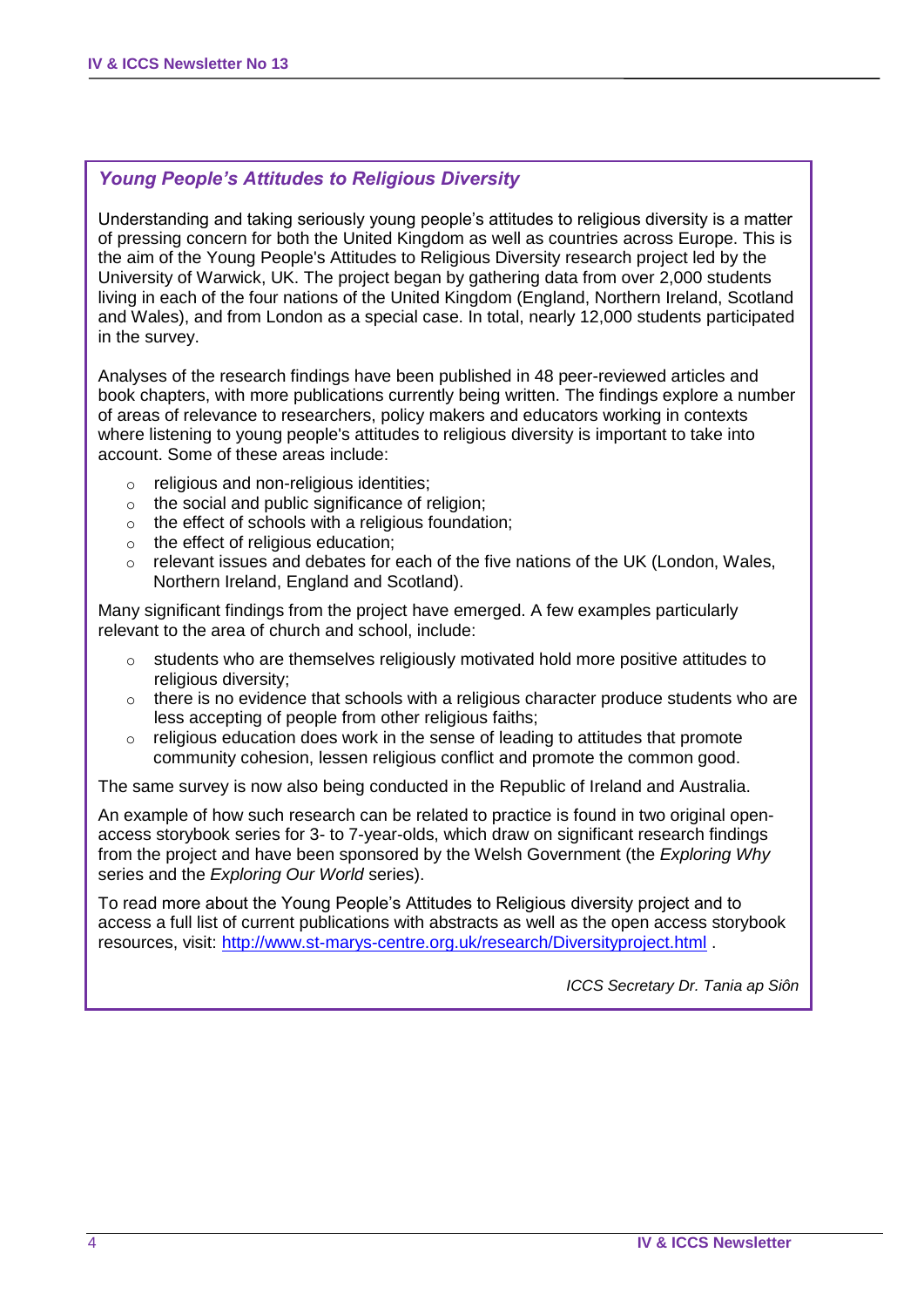## **CoGREE and member organisations**



#### **CoGREE: Steering group meeting in Vienna**



**From left to right: Lesley Prior, Michael Holzwieser, Michael Jacobs, Peter Schreiner, Piet Jansen, Bianca Kappelhoff, Guy Selderslagh. Missing: Margaretha Hackermeier**

The CoGREE steering group came together for its first meeting in 2019 in Vienna/Austria on 14/15 of June. Delegates of all member organizations were present. Together, they shared experiences from the European elections and how the common appeal that CoGREE made for the elections was received. Also, the participants discussed first ideas for topics for the next Klingenthal colloquy which will take place from 5 - 9 October 2020. Furthermore, the CoGREE members were very pleased to welcome a special guest, M Guy Selderslagh, the Secretary General of the European Committee for Catholic Education (CEEC). The Committee represents Catholic Schools across Europe and 29 Catholic education networks from 27 European countries are members. Learn more about CEEC on their [website.](http://ceec.be/) Everyone was happy about this opportunity to exchange and get to know one another a bit better. CEEC will decide about a CoGREE membership during this year. All current CoGREE members agreed it would be a win for everyone involved in the group.

#### **EFTRE: Conference in August 2019 in Dublin, Ireland**

The triennial EFTRE conference is coming up this year. From 28 to 31 August 2019 educators and administrators involved in Religious Education at schools will meet in Dublin, Ireland. Registration is still open! Under the slogan "Reconciling Realities in Religious Education" participants are invited to exchange about current challenges for Religious Education across Europe and learn new approaches from practitioners from various countries. If you want to find out more about the programme, the keynote speakers and workshops offered, visit the [EFTRE](http://www.eftre.net/)  [website.](http://www.eftre.net/) There, you also find the link to register.

Conference participants are also invited to extend their stay by two days and take part in the extension programme taking place in Belfast up until the 2 September 2019. The programme will include a tour of Belfast and the attractive countryside nearby as well as contributions from guest speakers on aspects of division and diversity in Northern Ireland, focusing especially on religion and education. For further information about the extension programme, please contact EFTRE board member Norman Richardson (mail to [n.richardson@stran.ac.uk\)](mailto:n.richardson@stran.ac.uk).

#### **PILGRIM: Welcome of new members**

At the celebration of the certification of schools and associated members like a winery, new members were welcomed to the International Network of Pedagogy PILGRIM in Vienna on 14 May 2019! There was a touching interreligious prayer with representatives of different Christian churches as well as of the Buddhist Society and the Islam. A special moment was when young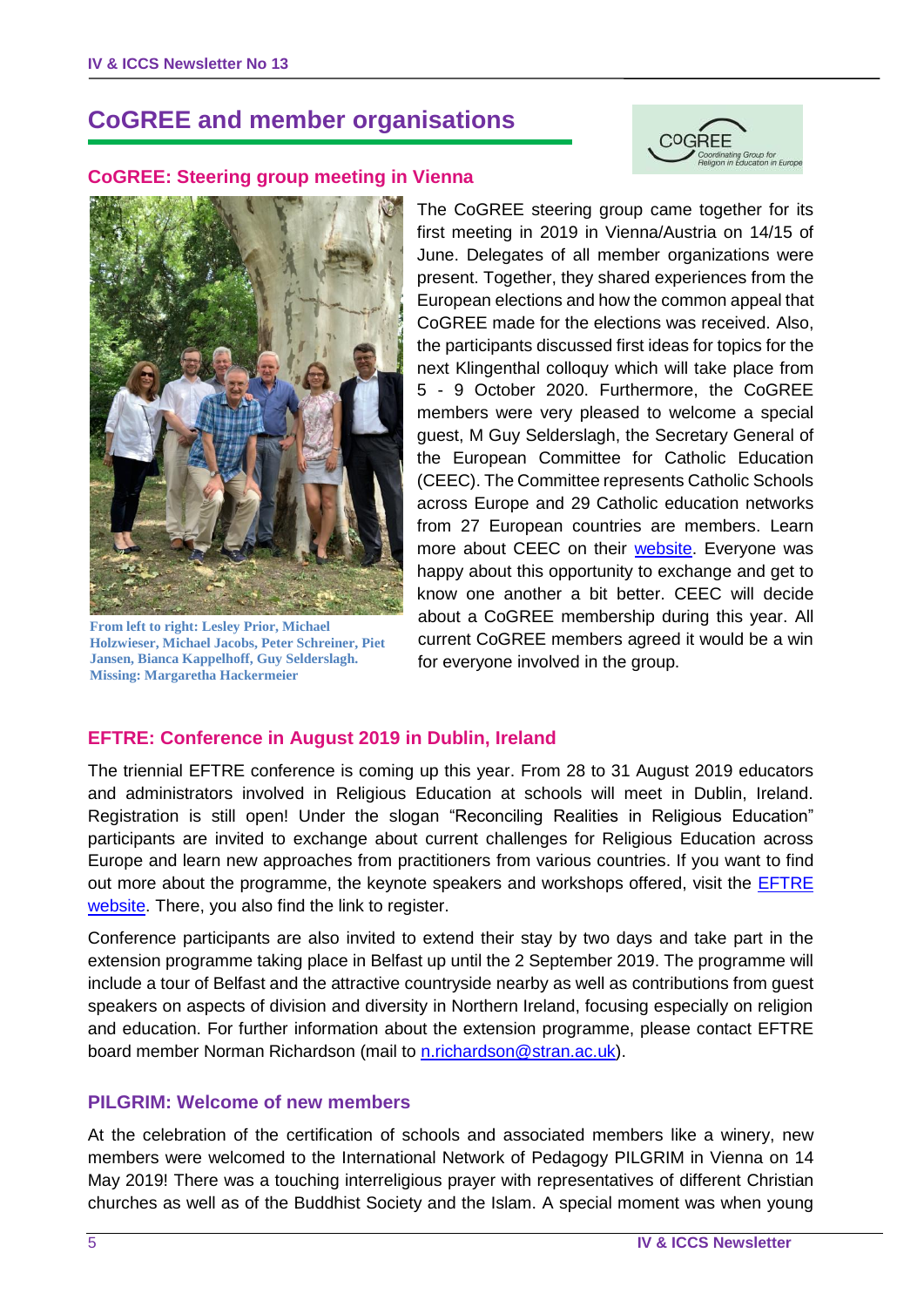pupils were collecting ideas from the participants about how very concretely they want to take care of the Creation in the ongoing week. To underline the spiritual touch these papers with ideas were shaped like clouds and put into the air on a symbolic PILGRIM tree. Learn more [here](http://pilgrim.at/news/192.html) (link in German).

#### **PILGRIM: Teachers conferences took place in L'viv (Ukraine) and Lublin (Poland)**

At the teachers' conference in L'viv in April, the combination of ethics and spirituality in teaching were discussed with a delegation of PILGRIM at the centre of higher education. After some lectures, more than 100 teachers were participating in workshops thinking about how to change school and teaching towards more ecology and spirituality.

In Lublin in May, the conference took place at the famous KUL (Catholic University of Lublin) about the "Integral Development of the Person and the Protection of the Creation". The PILGRIM/Vienna delegation contributed to the topics of Sustainable development, human development and spirituality by presenting the background of the pedagogy of PILGRIM. Learn more about the conference [here](http://pilgrim.at/news/193.html) (link in German).



#### **CEC: Governing board sets guidelines for 2019-23**

The CEC Governing Board met in May in Strasbourg, France, to set priorities for the work of the CEC under the slogan "Together in Hope and Witness". The 20 members - representing the various member churches (see for a full list [here\)](https://www.ceceurope.org/governing-board/) - adopted a [strategic work plan](https://www.ceceurope.org/cec-finalises-strategic-plans-governing-board-makes-decisions/) for the years 2019-2023. Three main aims are defined: promoting peace, justice and reconciliation in Europe, strengthening ecumenical fellowship and promoting the mission of the Church as well as raising the churches' voice in Europe and the European Institutions. In the context of the first aim, the governing board decided to deal especially with the topic of education and therefore to create a working group on "Diversity, pluralism and education for democracy". This working group shall help member churches to deal with these topics and take part in the Council of Europe policies developed in this field. ICCS and IV hope to contribute to this group with their expertise in educational matters and with their experience in working with the Council of Europe.

#### **CPCE: New expert group Education to be founded**

The field of education becomes more and more a core issue for the CPCE. Last year, the study of the Regional group Southeast Europe entitled "Education for a future" was published and adopted by the General Assembly. One of the suggestions made in the study is now to become reality. The CPCE plans to found a new expert group on education by the end of the year. This institutional frame will help create a space for exchange and discussion and keep this important field on the agenda. The group's composition and first working fields are to be put in more concrete terms by the end of the year.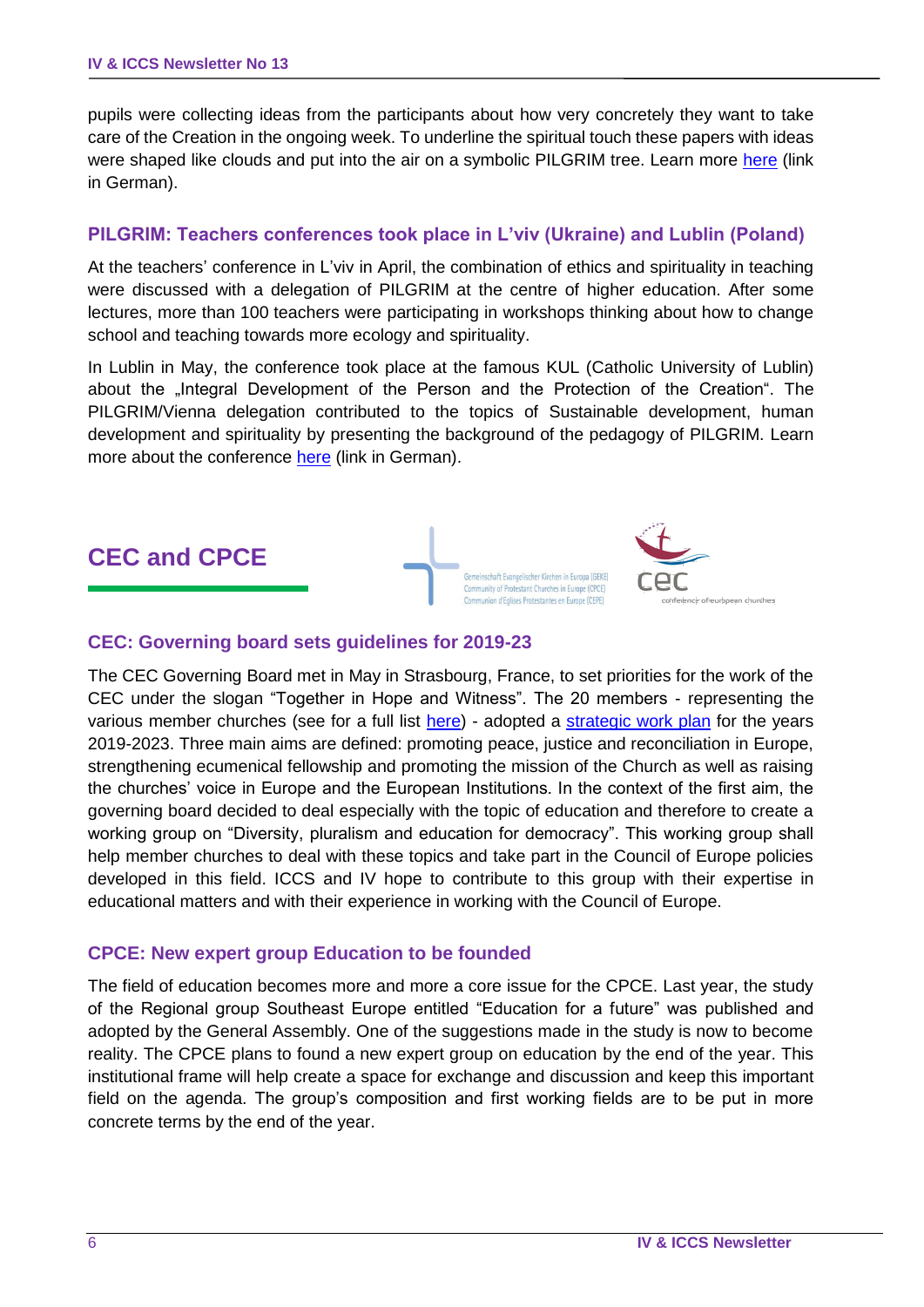# **Council of Europe and European Union**

**EU: The topic of Education in the new European Parliament** 



#### ALDE&R EPP 106 ,<br>179 Greens/EFA  $75$ ECR 64 S&D  $(153)$ EFDD 54 **ENF** ้ 58 751 GUE/NGL 38 NI Others  $1.5$ Seats

**European Parliament 2019-2024 (Provisional results). Source: www.election-results.eu**

What are the outcomes of the European elections in terms of church and school issues? For now, it is hard to tell. The composition of the Parliament draws a new picture. The

#### Political groups in the European Parliament

**EPP** - Group of the European People's Party (Christian Democrats)

S&D - Group of the Progressive Alliance of Socialists and Democrats in the European Parliament

ECR - European Conservatives and Reformists Group

ALDE&R - Group of the Alliance of Liberals and Democrats for Europe + Renaissance + USR **PLUS** 

GUE/NGL - Confederal Group of the

European United Left - Nordic Green Left Greens/EFA - Group of the Greens/European Free Alliance

EFDD - Europe of Freedom and Direct Democracy Group

**ENF** - Europe of Nations and Freedom Group

NI - Non-attached Members

Others - Newly elected Members not allied to any of the political groups set up in the outgoing Parliament

biggest political groups, S&D and EPP, lost their majority, the Greens and Liberals as well as the right wing groups will play a more decisive role. Until 1st July, the groups have time to notify their final composition. This will be decisive for their speaking time in plenary and the composition of the committees. By the beginning of July, we will know the committees' composition in terms of majority ratios and individual Parliament members. The constituent meeting for the new CULT committee, which is among others dealing with Erasmus+, is predicted to be on 10 July. Beforehand, the Parliament's constituent plenary sitting takes place from 2 to 4 July. Please find the CULT activity report from the last legislative term 2014-2019 as well as current news on the committee's work here [http://www.europarl.europa.eu/committees/en/cult/home.html.](http://www.europarl.europa.eu/committees/en/cult/home.html) Detailed results of the elections with figures and graphs for all member states are available here: [https://www.election-results.eu/.](https://www.election-results.eu/)

#### **EU: European Parliament wants to triple funding for Erasmus+**

The negotiations about the Erasmus+ programme for the 2021-27 period enter the next round. During the previous months, the European Commission's proposal had been discussed in the European Parliament's CULT committee (committee on education and culture). The committee members agreed on a number of significant changes. The European Parliament in its first reading on 28 March 2019 then approved the committee's amended text. One major resolution is to triple the Erasmus+ budget for this programme period instead of doubling it as suggested by the European Commission. Furthermore, the deputies want to make the programme more inclusive foreseeing specials funds to allow people with fewer opportunities or disabilities to participate in Erasmus+ funded projects. Also, the Parliament emphasizes the possibility of online encounters becoming an additional component of the programme where personal encounters are not possible for various reasons but without replacing them. Particularly interesting to all those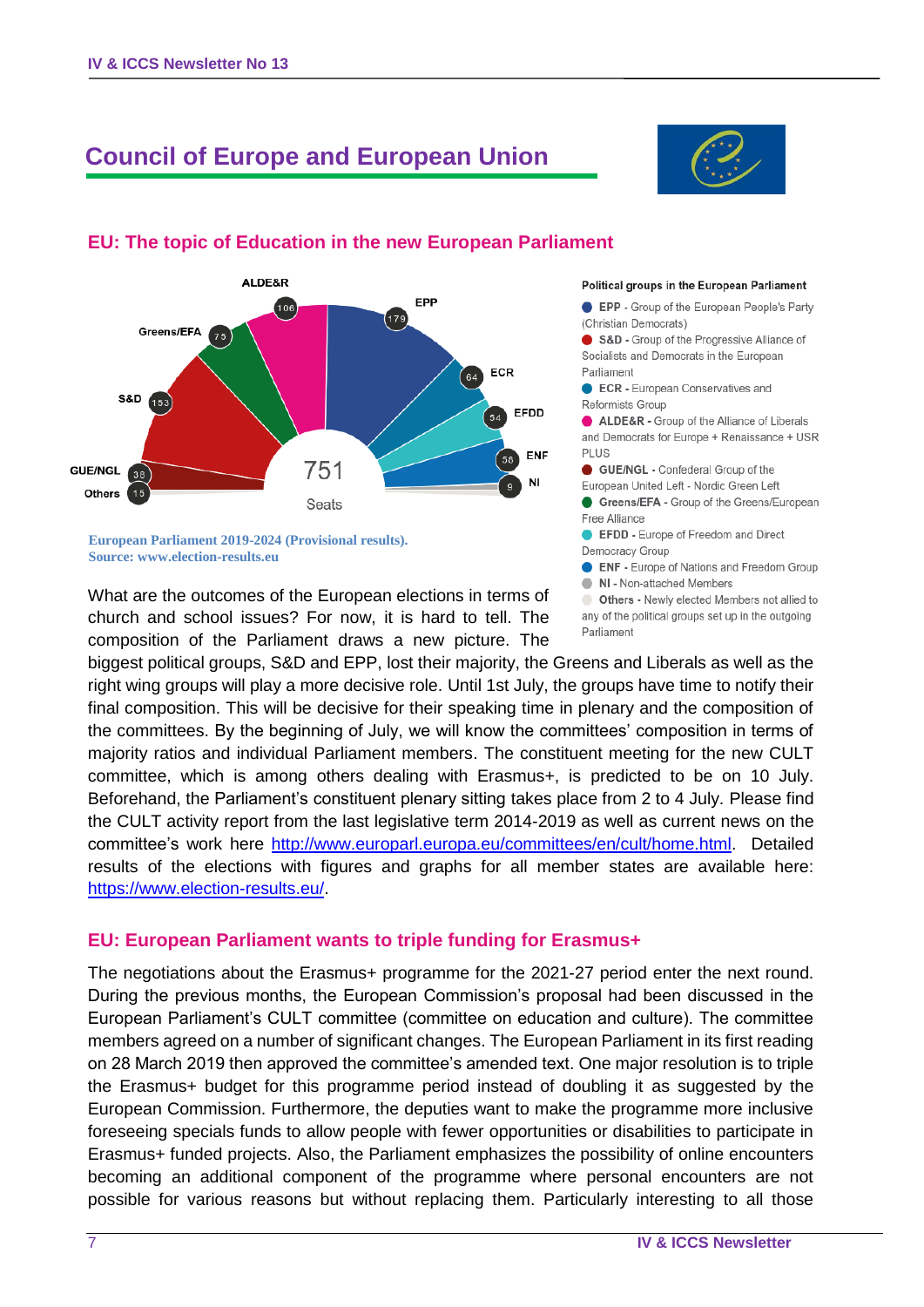wanting to apply for funds is that the European Parliament claims a simplification of the application and report processes. Now after the first reading in Parliament, it is up to the Council of the European Union, that is to say the member state's ministers for education, to deliberate about the legislative text.

Find the Parliament's adopted text here: [http://www.europarl.europa.eu/doceo/document/A-8-](http://www.europarl.europa.eu/doceo/document/A-8-2019-0111_EN.html?redirect) [2019-0111\\_EN.html?redirect](http://www.europarl.europa.eu/doceo/document/A-8-2019-0111_EN.html?redirect)

#### **EU: Second European Education Summit**



The second European Education Summit takes place on 26 September 2019 in Brussels. This second edition will focus on the teaching profession discussing questions like: What challenges are teachers facing today – and what future developments do we need to anticipate? Are teachers adequately recognised by society? Do they receive the support they need? [Learn more here.](https://ec.europa.eu/education/events/education-summit_en)

#### **Council of Europe: New training module for teachers**

The Wergeland Centre recently published its annual report. During 2018, it lead 12 projects in 26 countries together with 60 partner institutions. '22. July and Democratic Citizenship', 'Teaching Controversial Issues in the Nordic and Baltic Countries' and 'Schools for Democracy in Ukraine' are only some examples of the projects organized in the field of democratic citizenship and human rights. Furthermore, the year was marked by the  $10<sup>th</sup>$  anniversary of the Centre which had been established by the Council of Europe and Norway in 2008.

In the field of religious education, the Wergeland Center worked on a training module based on the Council of Europe publication *Signposts*. Colleagues from Albania, Greece, Norway, Sweden and the UK participated in this project. The now finished training module is a practice-oriented tool especially for teacher trainings that targets teachers who work on religious education and/or intercultural education. It is oriented towards helping adult professionals to deepen their knowledge and skills in relation to the world of religion, to develop positive attitudes and necessary competences. These include reflecting on their own identity; presenting religions and world-views in ways that promote dialogue and coexistence; and preparing in other ways to address the relevant issues in an educational context, by creating a safe learning environment, respecting diversity and combating xenophobia and radicalization.

Currently under revision, the training module will soon be available for download on the Wergeland Centre's website. You can find the whole annual report 2018 [here.](http://www.theewc.org/Content/Library/EWC-Activity-Report-2018)